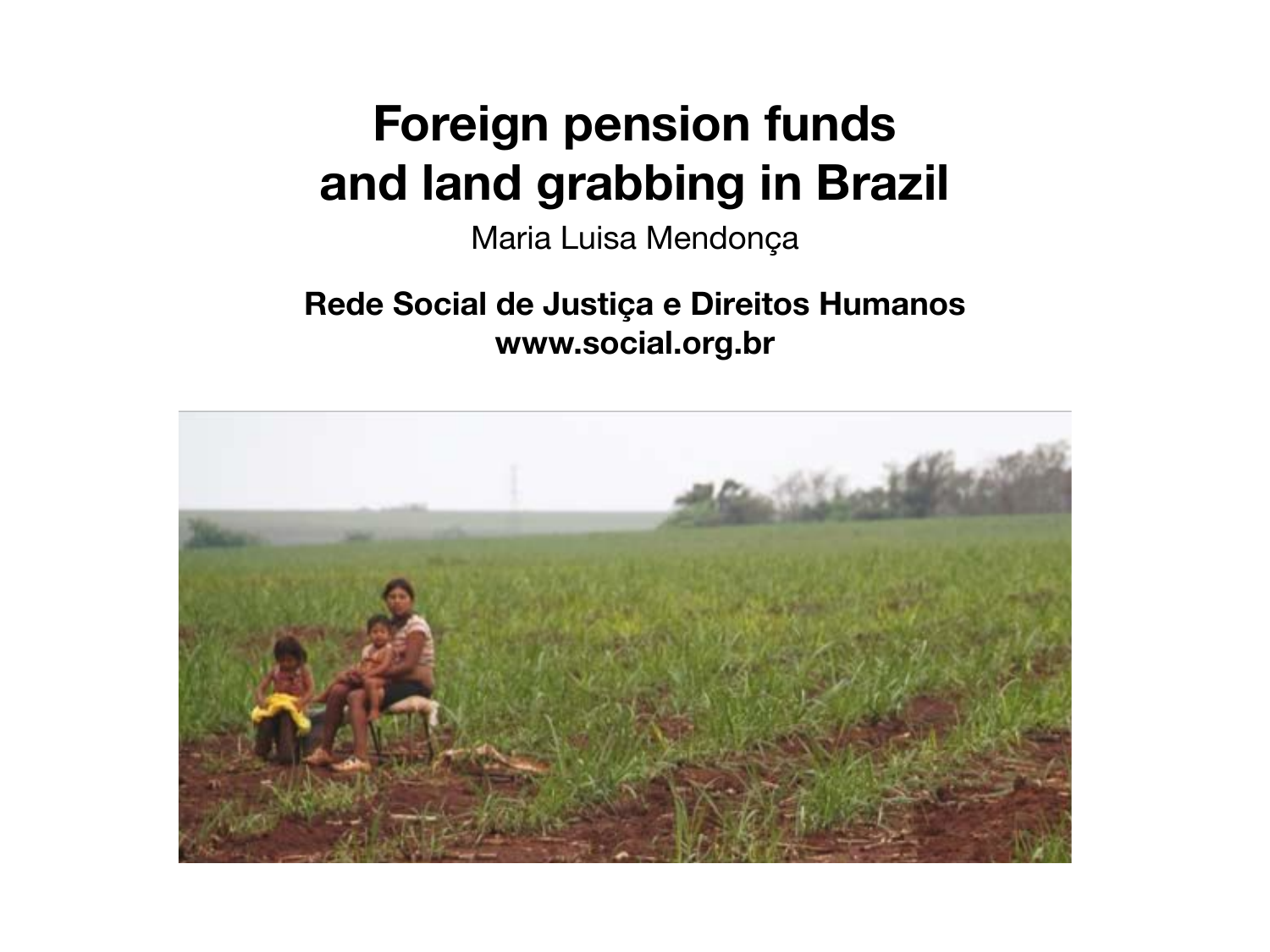#### **Financial speculation with farmland in Brazil**

- After 2008 global economic crisis farmland as a target of financial speculation
- Cosan / Shell Radar
- TIAA, European and Canadian pension funds / Harvard University
- Large global fund Risk of displacement for rural communities and small farmers
- •Expansion of mono-cropping plantations Environmental destruction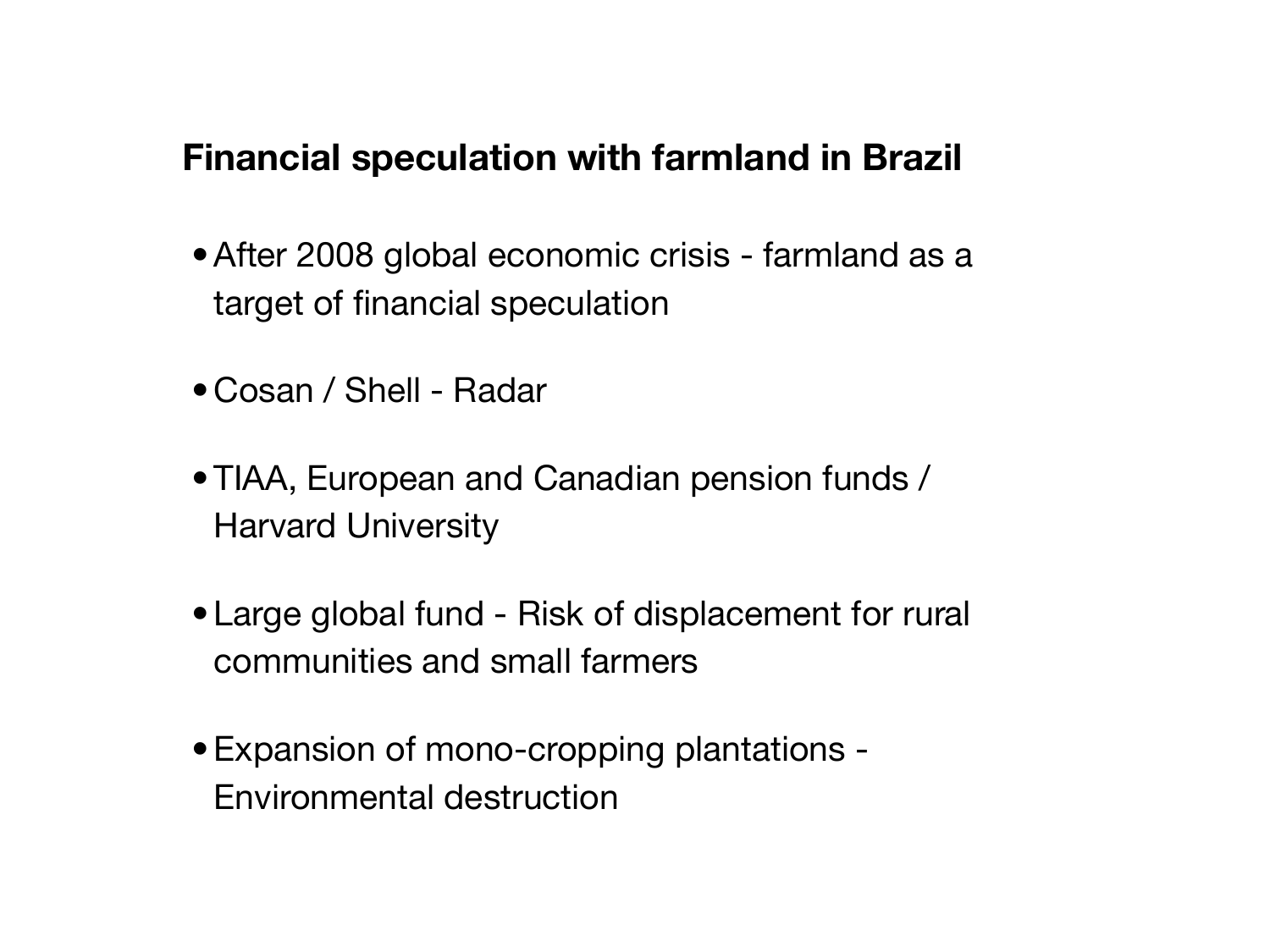## **Impacts in the Cerrado**

- Neocolonial discourse: privatization of public lands
- Land rights violation of indigenous, quilombola and peasant communities
- Pollution of water, soil and food production
- Deforestation, climate change

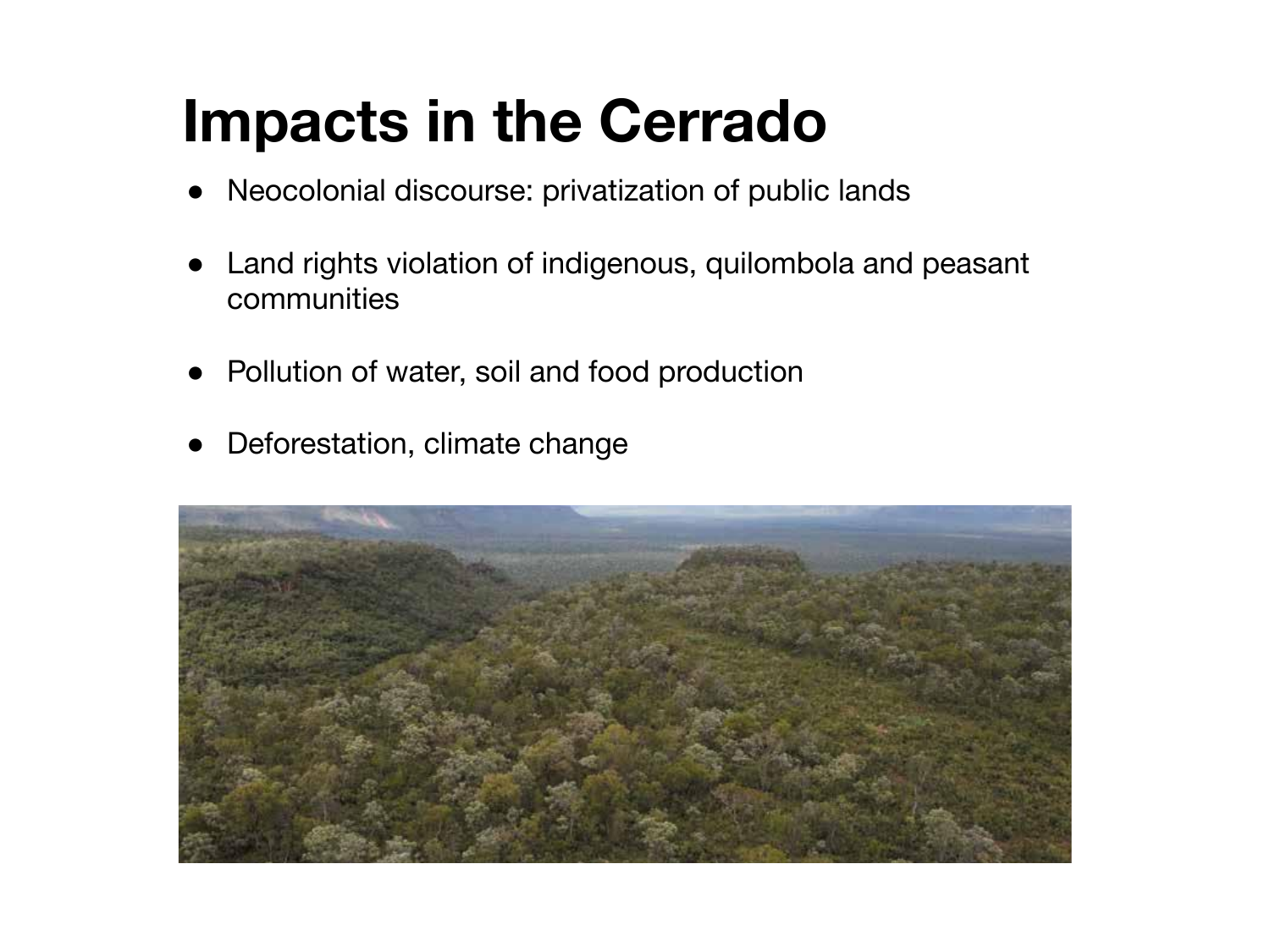### **National and International organizing**

- Community organizing: Legal and advocacy strategies to advance collective land rights.
- Production of grassroots communication tools, research and monitoring ([www.social.org.br\)](http://www.social.org.br).
- Collective spaces for grassroots organizing and education.
- International advocacy and solidarity: protection against violence and environmental destruction.
- Organizing individual and institutional clients of TIAA (petitions, faculty resolutions, student groups, public education).